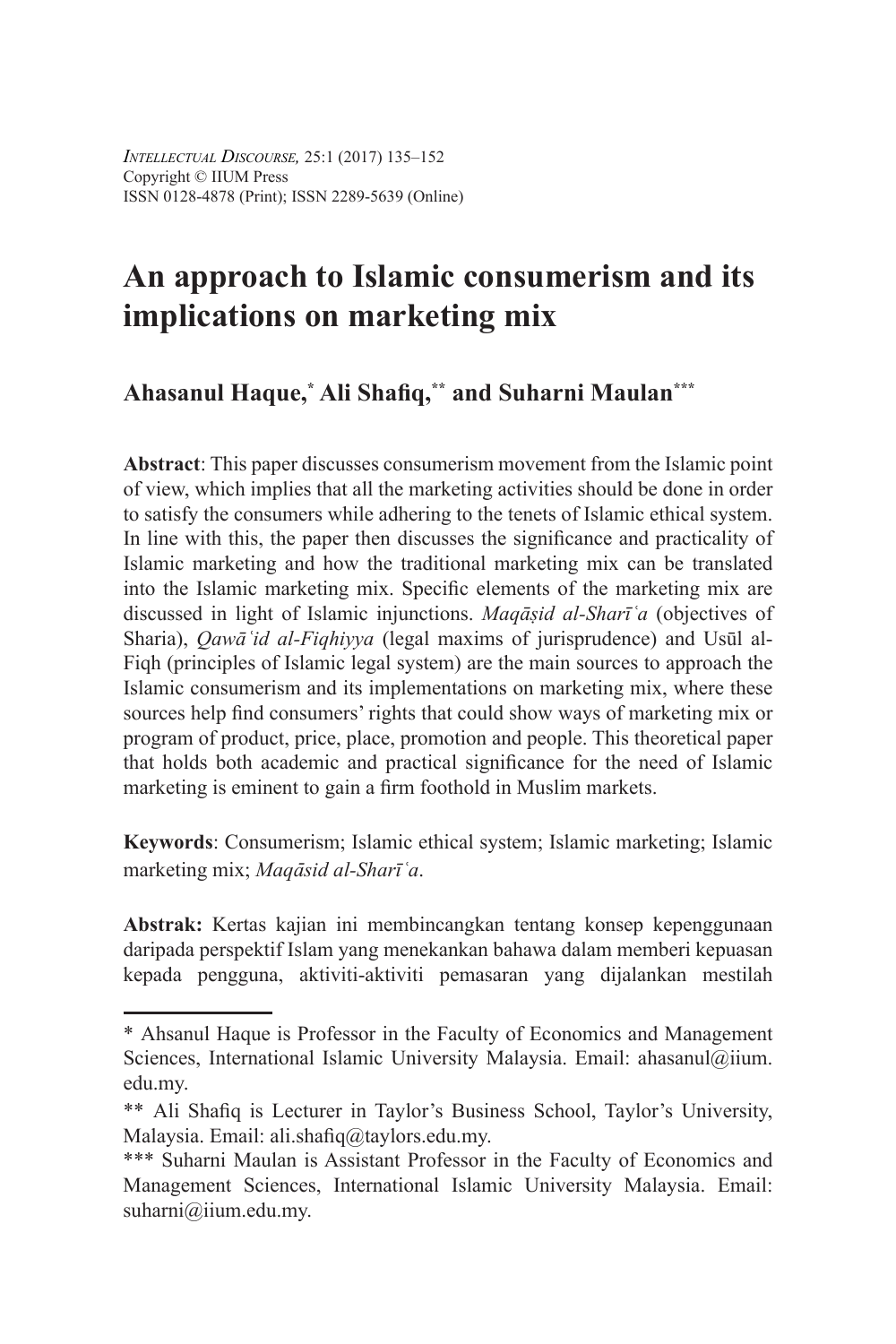menurut prinsip-prinsip sistem etika Islam. Justeru itu, kertas kajian ini membincangkan kepentingan dan pendekatan praktikal pemasaran Islam dan bagaimana campuran pemasaran tradisional mampu diterjemahkan kepada campuran pemasaran Islam. *Maqāṣid al-Sharīʿa* (objektif Shariah), *Qawa'id Al-Fiqhiyya* (maksim undang-undang/prinsip Islam) dan Usūl al-Fiqh (penghakiman ulama') adalah sumber utama pendekatan kepenggunaan Islam dan implementasinya ke atas campuran pemasaran, di mana sumber-sumber tersebut membantu menegakkan hak-hak pengguna serta menunjukkan kaedah campuran pemasaran atau program perkaitan produk, harga, pengagihan, promosi dan orang. Kertas teori ini adalah signifikan secara akademik dan praktikal kerana keperluan pemasaran Islam adalah sangat penting untuk mengukuhkan tapak dalam pasaran Muslim.

**Kata Kunci:** Penggunaan, Sistem etika Islam, Pemasaran Islam, Pemasaran Islam campuran, *Maqāṣid al-Sharīʿa*.

### **Introduction**

Consumers occupy a central position in all marketing activities. Marketing starts from recognizing the consumers' needs and terminates in satisfying the same consumers' needs – hence underscoring the importance of understanding consumers' needs and behavior. Consumer movements, prominent of which is consumerism, further strengthen such importance given to consumers. Jones et al. (2005) writes that this movement originated in the  $20<sup>th</sup>$  century in the United States as a result of urging the big companies to be responsible towards their customers. Although consumerism, in a sentence, means protecting consumers' rights the term has been defined in various ways. For example Gilbert (1999) defines it as an "*organized group pressure, which has become a set of values held not only by the consumers of a company's products but also within the wider society*". Meanwhile, Kotler et al. (1999) explains consumerism as "*an organized movement of citizens and government agencies to improve the rights and powers of buyers in relation to sellers*". In the words of consumers' rights, wishes, and satisfaction become the guiding light for an organization's philosophy and subsequent actions.

While discussing consumerism, which is referred here as the conventional approach to consumerism, Kotler and Armstrong (1995) narrate several rights that a consumer possesses: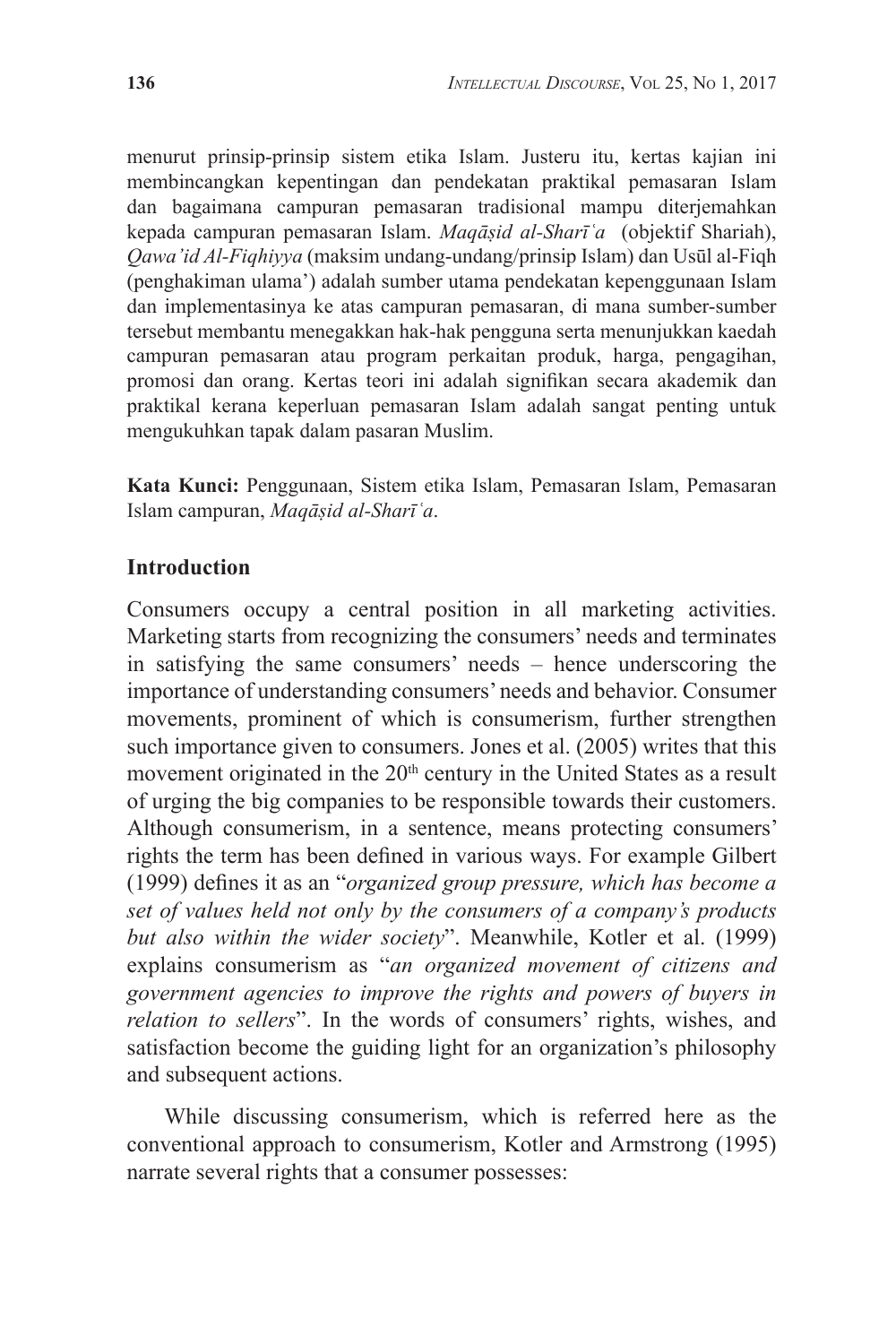- 1. Right to be informed adequately about a product's main aspects.
- 2. Right to be protected from marketers' doubtful practices and products.
- 3. Right to expect a safe product provided by the marketers.
- 4. Right to influence the practices in product development that the marketers undertake.
- 5. Right to expect that the products sold to them will conform to the performance claims made by the marketers.

A direct consequence of the consumerism movement was the formulation of consumer protection laws and an awareness campaign about consumer rights (Mann & Thornton, 2007). The awareness campaign focused on providing consumers with the correct information so that they can make rational choices when needed. Mirchevska and Markova (2011) report that as a result, the companies are now adopting stringent policies on consumer rights and are adamant on keeping customers aware via truth in advertising, packaging, labeling, as well as providing them with superior products. All these translate into a more savvy and aware consumer who demands more clarity in terms of marketers' communication. Such a consumer is not only aware of what is being sold but is also rational enough not to be deluded by marketing gimmicks – hence the fall of selling approach and a subsequent rise in consumer orientation in marketing. This is the point where consumerism and consumer orientation philosophy converge and meet, which means that in order to satisfy consumers, their rights and opinions should be taken into consideration at every stages of product development.

Customer is truly the king in contemporary business. Gone are the days when selling approach would work. Now, if a company wants to thrive in this cut-throat competition, knowing and addressing customer needs is the only solution. A company which tailors its products, and its ultimate marketing mix decisions, according to the wishes of its customers has a greater chance of survival. These reasons make a customer-oriented marketing approach imperative for companies. To take any actions against non-Sharia compliant behavior of marketers, Islamic consumerism requires stronger movements and needs to put effective pressures on government agencies and marketers. Therefore, this study aims to develop some concepts of the Islamic marketing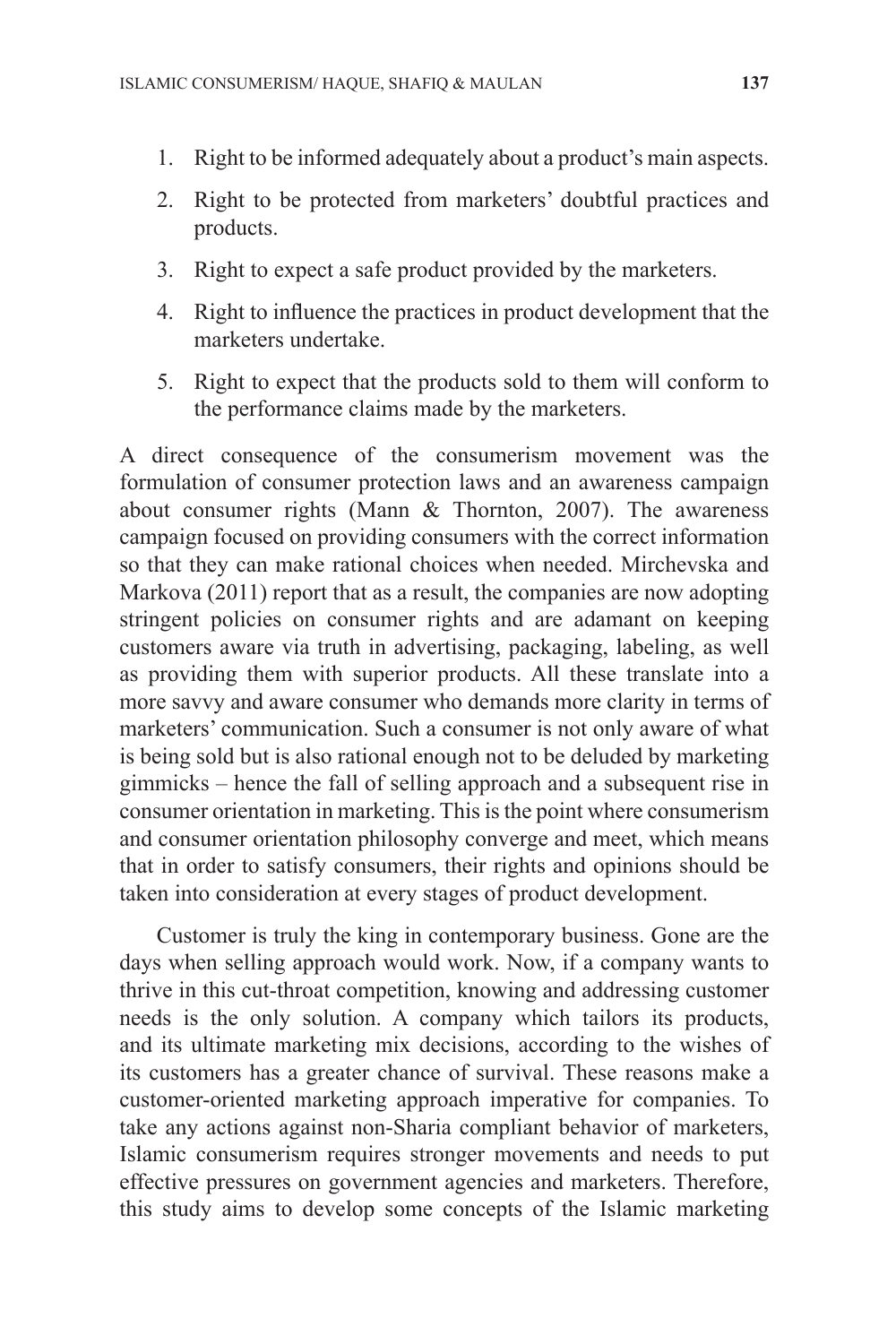mix based on Maqāṣid al-Sharīʿa (objectives of Sharī'a), Qawāʿid al-Fiqhiyya (legal maxims of jurisprudence), and Usūl al-Fiqh (principles of Islamic legal system).

## **Marketing and consumerism from an Islamic perspective**

Islam contains a complete manual on how one's should lead his or her life. It provides guidelines for every aspect of human life, including commerce, economics, as well as legal matters (Md. Ilyas, 1992; Al Fārūqī, 2000; Rice & Al-Mossawi, 2002; Beekun, 2003; Bari & Abbas, 2011). Islam, therefore, requires its followers to adhere to the prescribed principles in everything that one endeavors. The rules of allowed and not-allowed, as mentioned in the Holy Qur'ān and preserved in the Sunnah of Prophet Muhammad (SAW) are to be followed in full spirit if one wants to live a complete Islamic life (Riaz, 1992; Akhter et al., 2011). This emphasis on Islamic concepts of worldly activities has given rise to the notion of Islamic marketing which is reckoned to be "new" where in actual fact it has been laid down more than 1400 years ago.

Islamic marketing is different from conventional marketing in that it has roots in the Holy Qur'ān and the Sunnah of Prophet Muḥammad SAW. The religious beliefs and Islamic teachings provide a base for all marketing activities, including the all-encompassing marketing mix (Saeed et al., 2001; Hassan et al., 2008; Arham, 2010; Abdullah & Ismail, 2011; Damirchi & Shafai, 2011; Ahmad et al., 2014). Anything that contradicts such rules is not a part of Islamic marketing. In line with this Abuznaid (2012: 1477) gives a definition of Islamic marketing, after extensive research on the Holy Qur'ān, the *Hadīth*, Islamic history, and interviews from Islamic scholars: "the wisdom of satisfying the needs of customers through the good conduct of delivering *Halāl*, wholesome, pure, and lawful products and services with the mutual consent of both seller and buyer for the purpose of achieving material and spiritual wellbeing in the world here and hereafter and making consumers aware of it through the good conduct of marketers and ethical advertising".

## **Muslim Consumer Market**

Islamic market is where the target consumer is a Muslim, and a Muslim consumer is one who is a follower of the religion of Islam (Alserhan, 1988). Islam considers trade as a way of acquiring of the blessings of God. 'O ye who believe! Squander not your wealth among yourselves in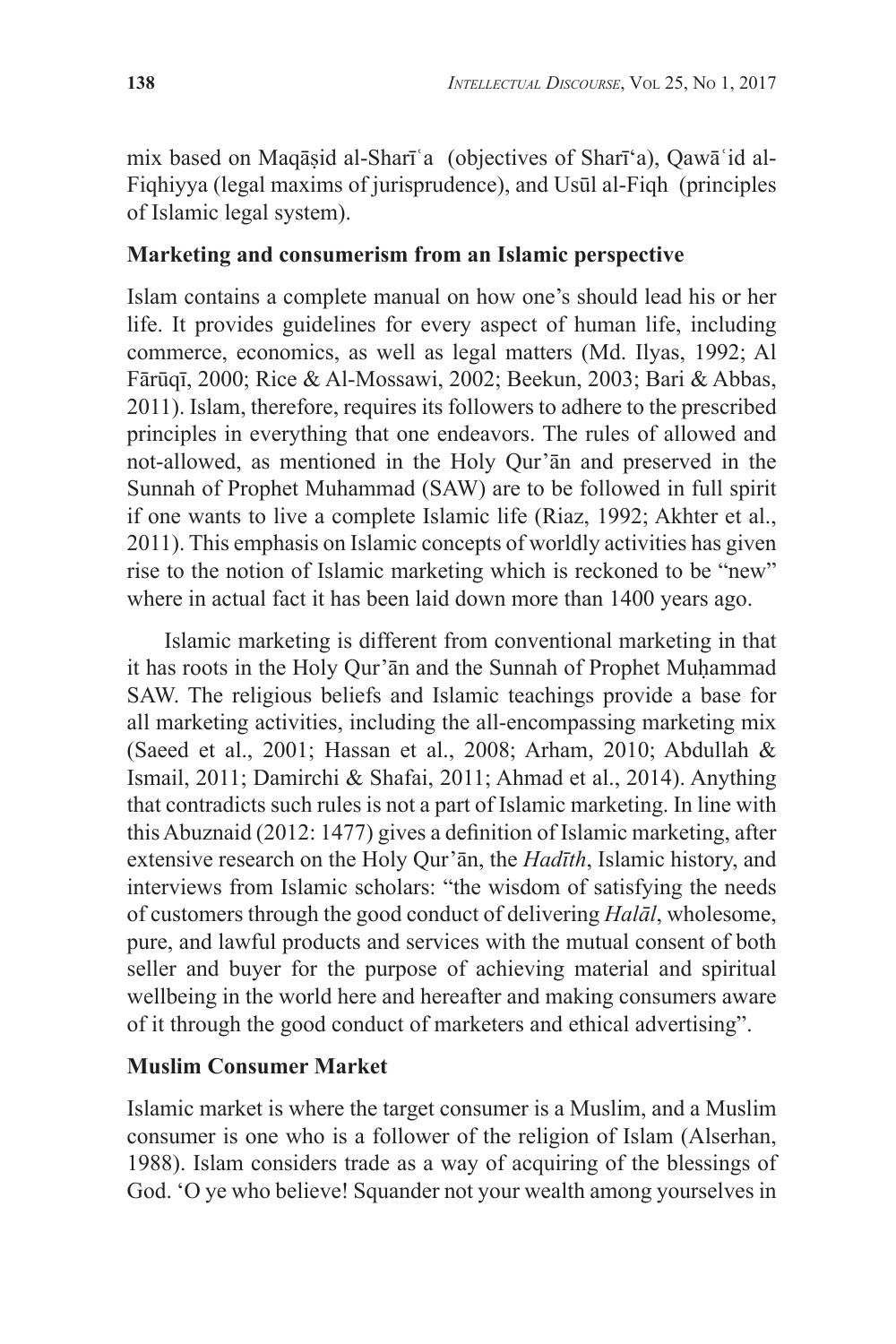vanity, except it be a trade by mutual consent' (Qur'ān 4:29). Believers are not only dwellers in mosques but also people of profession and trade (Analogic meaning from Quran 24:37). Markets in Islam were under *Hisba* (authority) chaired market *Muhtasib* (governor). He had an office in the market, and his duty was continuous inspection and supervision in terms of terms, conditions and quality. He also would have a good character and knowledgeable of both trade and Sharia, and fair. The *Hisba* or market authority was broadly defined by Ibn Khaldūn (1332- 1406 AD) as a religions job asking people to do good job and to refrain from doing evil. The prophet was first to monitor and control market; he saw a pile of foodstuff wet due to rain as a trader claimed and asked him put it on the top. Muslim markets offer a huge potential to marketers (De Run & Ming, 2011; Mahmood, 2011). Some simple facts endorse this: Islam is the fastest growing religion of the world (Andrew Kohut, 2011), with 1.5 billion adherents. Its followers are not concentrated in one or few particular areas but spread across the globe, though they are extremely homogeneous in terms of their consumption patterns (Sandikci, 2011; Sandikci & Ger, 2011). They also have high purchasing power and can afford luxury items too (Alserhan & Alserhan, 2012; Ishak & Abdullah, 2012). In addition, the *ḥalāl* market has grown at the rate of 15 per cent per year recently (Alserhan, 2010; Abuznaid, 2012). The *ḥalāl* market's worth is greater than USD 2.3 trillion out of which 60 percent corresponds to *ḥalāl* food (Adnan, 2013).

Muslim market is one that is based on compliance to Islamic principles. The Muslim consumers, resultantly, are those who demand products and services that are in accordance with the Islamic principles. Hence, if consumerism means looking after the wishes, rights, and satisfaction of consumers, then the same would imply that Islamic consumerism is aiming the same for the Muslim consumers. Basically, Islamic consumerism differs from conventional consumerism on several facets. The fundamental lies on the fact that Islam treats consumers not merely as consumers but as vicegerents of Allah SWT (2:30, 6:165); contrary to the conventional consumerism which views consumers strictly in material context. Thus, in comparison to the consumers' rights outlined in the conventional consumerism, Islamic concept of consumerism is more holistic and all-inclusive. Its salient features can be briefly listed as follows: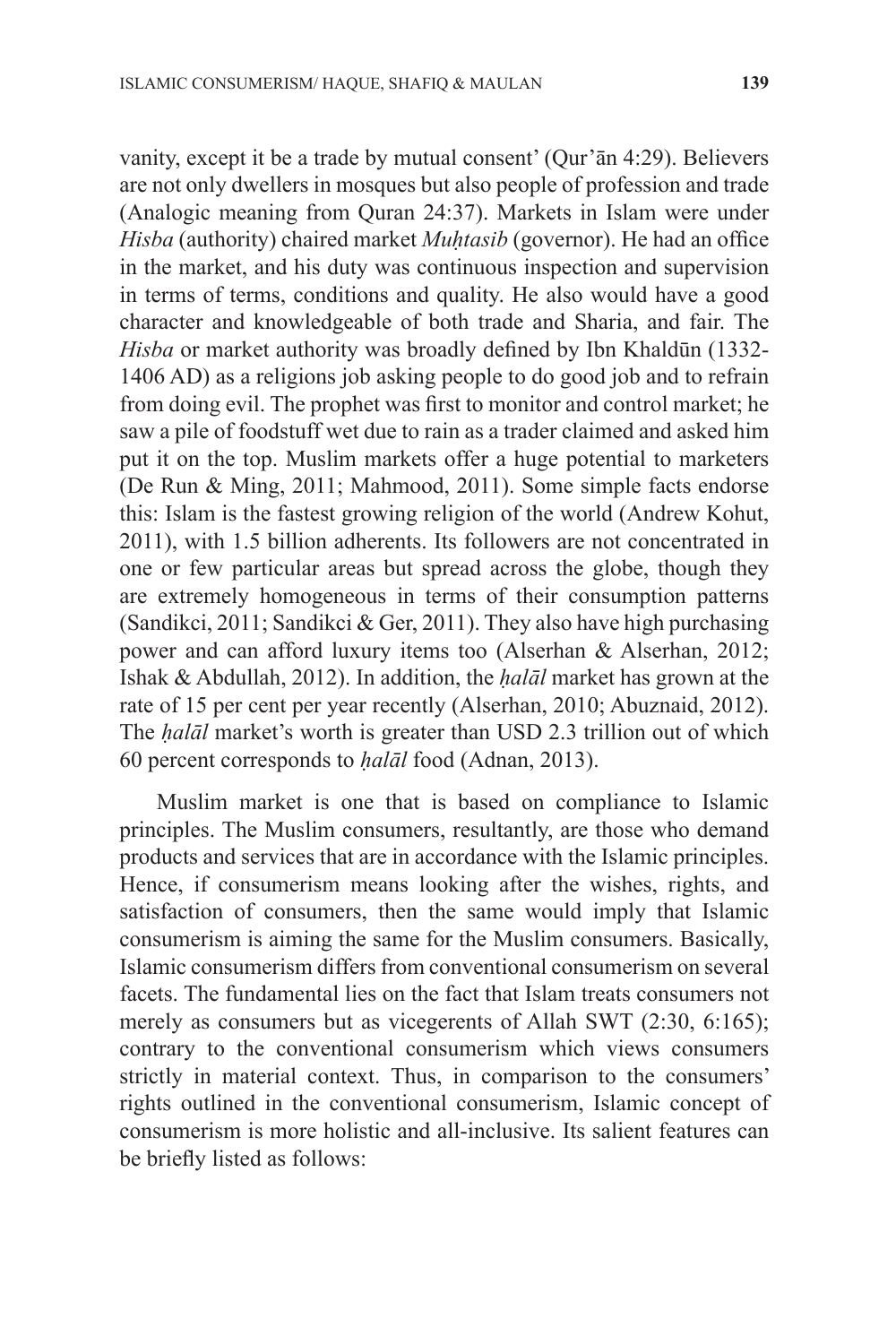- 1. To help humans in playing their roles as the vicegerent of Allah while giving them their rights as consumers  $(2:30, 6:165)$
- 2. To grant consumers their rights through providing them better quality of life by making their consumption processes, activities and strategies *Sharia*-compliant (2:275, 4:13).
- 3. To provide *ḥaqq al-ʿibād* (that is the duty to stand by the rights of others - to worship Allah SWT as His servant on this earth) to consumers and their society at large (51:56-68).
- 4. To spread and sustain equal and fair distribution of wealth in the society (2:3-5, 57:7).
- 5. To enhance *Ummatic* (*Islamic community*) brotherhood through vigilant consumptions of resources bestowed by Allah SWT  $(5:2; 49:10)$ .

Indeed, the literal meaning of Islam is 'submission'. It requires that its followers submit themselves to Allah for peace of them and their community by giving their due rights to everyone. It is for this reason that '*adl*' (Justice) and '*iḥsān*' (worship to God) are highly stressed upon Muslims. This is supported by Damirchi and Shafai (2011: 1339) who say that "at the heart of Islamic marketing is the principle of valuemaximization based on *equity* and *justice*… for the wider welfare of the society". The same principles apply to Islamic marketing and hence Islamic consumerism. In Islamic marketing, a marketer is not only responsible for providing goods and services that fulfill the needs of people but also to Islamize its marketing activities that work towards the Islamic goals of equality, justice, equal distribution of wealth, elimination of poverty, and satisfaction of humanity as a whole (Saeed et al., 2001; Rice & Al-Mossawi, 2002; Abdullah, 2008; Hassan et al., 2008; Arham, 2010; Alserhan, 2011). Hence, consumerism can be seen not only from conventional point of view, but also from Islamic view which also and more profoundly stresses upon the same issues.

Sandikci, Ӧ (2011) stated, "A deeper understanding of Muslim consumers and Islamic markets and marketers requires doing away with essentialist approaches that reify difference. In other words, instead of focusing on differences and imagining the Muslim market as separate from the market in general, we need to pay attention to how such "differences" play out in daily lives of consumers". So, marketers that are targeting Muslim markets should not only eye on consumerism but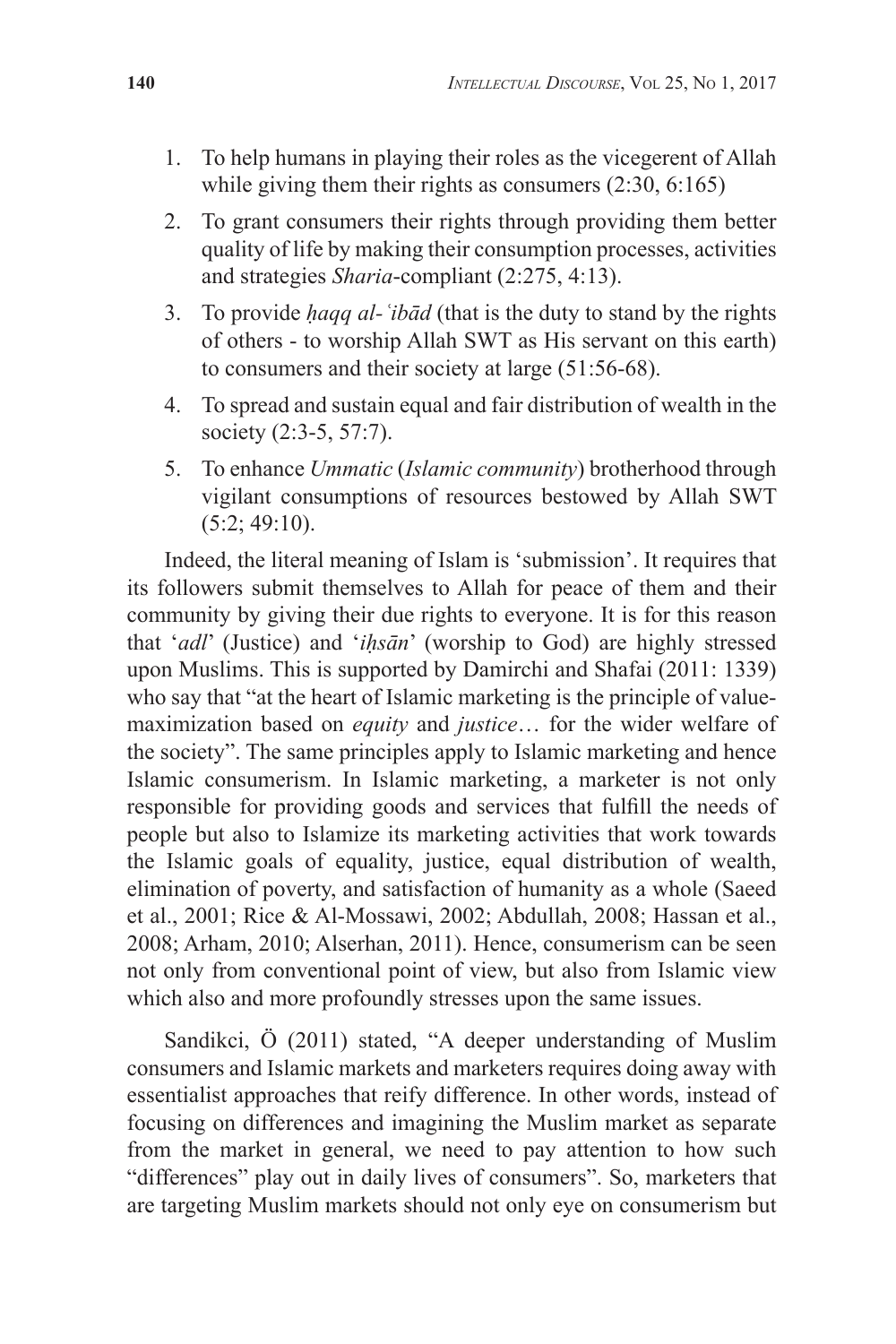on Islamic consumerism. In order to fully understand the concept of Islamic consumerism, it is necessary to discuss the marketing mix from an Islamic perspective.

### **Islamic principles, consumerism and marketing mix**

In development of marketing mix and consumerism, government's stern rulling with Shariah principles is not progressing not only in business but also other sectors in Islamic countries or Muslaim majority countries, but Hisbah (sharia rulling) is supported by some Imminent Islamic marketing scholars (For example, Damirchi & Shafai, 2011; Hasan et al., 2008; Saeed et al.2001), which can not encourage Muslims for consumerism for lack of Islamic consumerism concepts. However, to entice Muslims consumers for Islamic consumerism is possible through the concepts of Maqāṣid al-Sharīʿa (objectives of Sharī'a), Qawāʿid al-Fiqhiyya (legal maxims of jurisprudence), and Usūl al-Fiqh (principles of Islamic legal system). For the Maqāṣid al-Sharīʿa, objectives and achievement ways on marketing mix and consumerism are to be set by government through a legitimation, in which an Islamic community for consumer protection will then appear to form an Islamic consumer association. For Qawāʿid al-Fiqhiyya, general rules can be set up by government and Shariah board to maintain marketing mix and consumerism according to Sharia. For Usūl al-Fiqh, Sharia board can give rule for marketing mix and consumerism, in any difficulties, from Qurʾān, Sunna, Ijmāʿ and Qiyās.

Brownlie and Saren (1992) described, "Marketing ideologies go further and argue strongly from this that market demand must be the prime determinant of the direction which firm's product innovation takes". Wilson and Grant (2013) said, "Islamic marketing need not be thought to be derived directly from Islamic faith, but rather filtered through more worldly actors and activities by Muslims and non-Muslims alike; as part of a natural phenomenon, where marketing moves through evolutionary and revolutionary phases of meaning and practice – in order to maintain its relevance and efficacy within new environments". If there is one widely known concept in marketing, that is the marketing mix. It is the core concept in marketing around which all the activities of a marketer are based upon. It is also known as the 4P's of marketing, since it is made of: Product, Price, Place, and Promotion. These are the controllable tools for a marketer. In current times when there is a call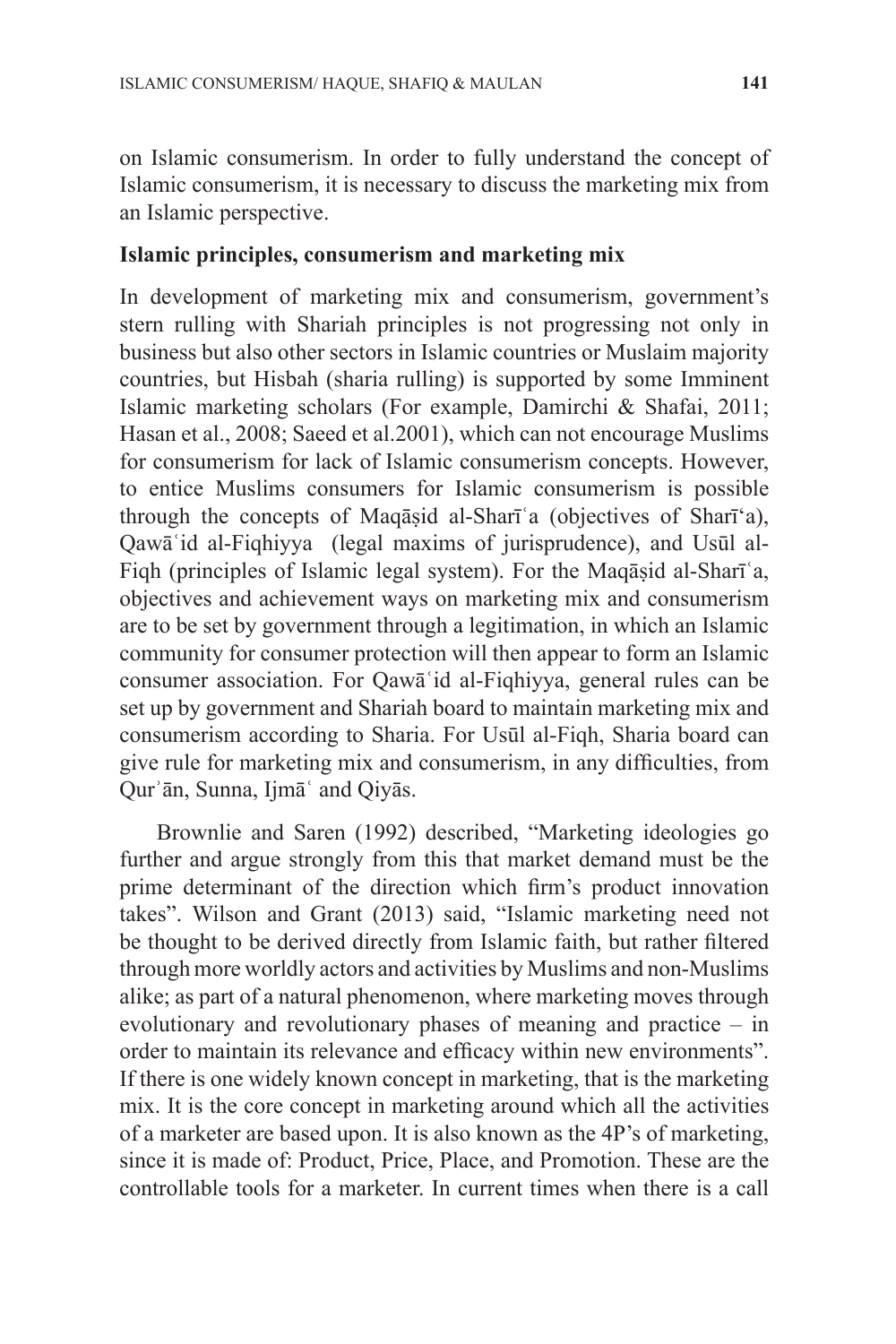for Islamic marketing, the marketing mix also needs to be blended in the same flavor. The same are discussed below:

## **Product**

The Islamic concept of a product, apparently is the same, but has different underlying foundations. A product produced under Islamic marketing is not solely meant for material satisfaction and profit maximization (Abdullah, 2008; Abdullah & Ahmad, 2010). Since the entire marketing process is considered as an act of worship to Allah SWT, therefore, a product is made such that it acts towards the welfare of people, fulfills their physical and spiritual needs, does not indulge them away from their true purpose, is not harmful to the society or an individual, and is not unethical (Al-Buraey, 2004; Alserhan, 2011; Arham, 2011).

Similarly, the process of production is also legitimate, ethical, implies justice, fairness, and equality (Al-Buraey, 2004; Abdullah, 2008; Alserhan, 2011; Damirchi & Shafai, 2011). The concepts of commercialization and maximization of wealth do not find any place in Islamic marketing (Arham, 2011; Damirchi & Shafai, 2011). These axioms of product development are an epic depiction of Islamic ethical system. This ethical system is a direct extract from the Holy Qur'ān and Sunna (Al Fārūqī, 2000).

In terms of specifics, a product under Islamic marketing has to be *ḥalāl* (permissible) under Islamic principles. This is the basic and foremost principle for an Islamic product without which all other efforts are in vain (Fam et al., 2002 & 2004; Fam & Waller, 2003; Hasanuzzaman, 2003; Abdullah, 2008; De Run et al., 2010). In addition, a product must not be harmful to the users as well as the environment. Then, Islamic marketing also obligates a marketer to reveal true, accurate, and complete information regarding the product. This not only includes the ingredients, but also the process, the potential side or harmful effects, as well as the expiry date (Kartajaya & Sula, 2006).

The product in Islamic marketing can also be categorized in a hierarchical order on the basis of their need, but it must be halal. The foremost is *ḍarūrī* things (indispensable necessities for human life) which are the products that are needed for survival. These include food, shelter, clothing, security of life and property, medicines, wealth, etc., and even it can be the *ḍarūriyyāt* (*indispensable necessities*) which are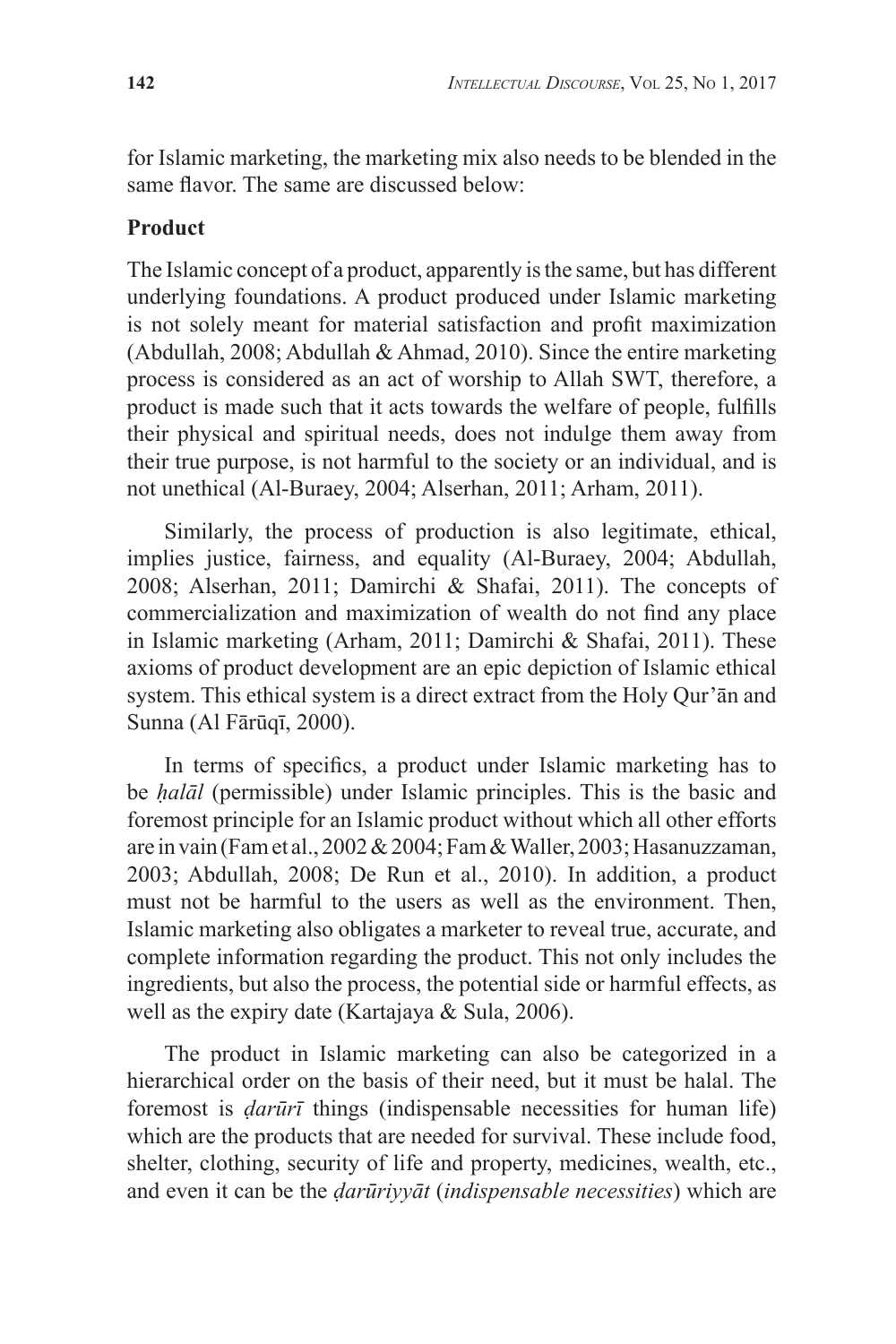foods normally forbidden are allowed to eat, such as eating dead animal meat in case of saving life or Maytah (Al-Sa'id, 1989). The next in the hierarchy is *ḥājiyya* (contexualized demands). Their presence eases life, while their absence does not disrupt it. They are needed for a convenient spending of life so to avoid hardships, such as a mobile phone eases human beings to communicate with each other from staying remote places. Without it social communication was very little before the invention of mobile or telecommunication technology but social ties then were very tight with less remote communication though inconvenient. This mobile phone falls into halal feature and out of haram list. So, it falls haram list when this devise include non-Sharia compliant things, such as music and music related things. Ibn 'Ashūr (2006:123) thinks "It consists of what is needed by the community for the achievement of its interest and the proper functioning of its affairs. If they are neglected, the social order will not actually collapse but will not function well. Likewise, they are not on the level of what is indispensable (*ḍarūrī*)". This is different from the former in that in order to obtain *ḥājiyya* one has to strive himself.

While the first two primarily deal with things necessary for life's sustenance, *taḥsīniyya* (embellishment/comfort) are related with one's leading a comfortable (not luxurious) life. Islam does not forbid from enjoying life with all its comforts as long as they are within the allowed boundaries. Such things include good dressing, fine eating, a comfortable place to live, etc. It is to be noted here that this is the final limit for a Muslim and while the next level does exist, it is not for Muslims. This level is *isrāf* (extravagance). As the name shows, it concerns spend more than necessary and without account. Such behavior is not permitted in Islam (6:141, 7:31, 17:27).

> (We do so) that you may not grieve over the loss you suffer, nor exult over what He gave you. Allah does not love the vainglorious, the boastful (57:23).

In Islamic consumerism, Muslim consumers can boycott products that causes harm for their health. Many companies are producing products which have severe side effects but they hide them and make a mountain money to spend to lead an *isrāf* or extravagant life. So, Islamic consumerism has a surprising effects on the business operations running from national to global level, which brings the maximum well-being of the whole human society.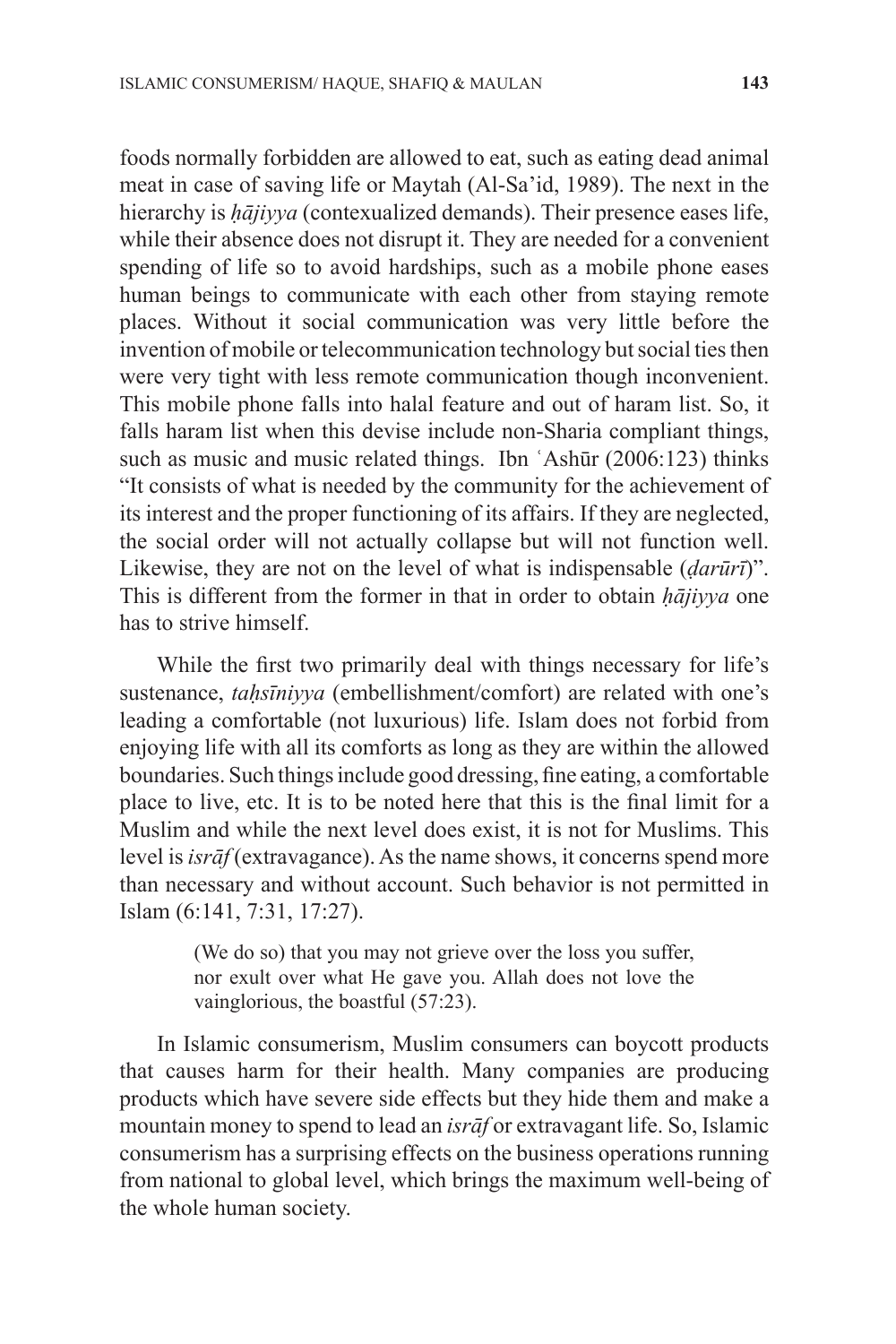## **Price**

Islamic marketing emphasizes setting price not only from the sellers' perspective but also from the buyers'. Islam encourages that a price be set in such that it pleases both the parties. This, in essence, serves the Islamic purpose of serving the community while restricting selfinterest. In the same vein, Islam prohibits monopoly as in that the seller restricts the demand-supply balance and hence can charge price at own will (Al-Buraey, 1983; Al-Buraey, 2004; Abdullah, 2008; Alserhan, 2011; Ishak & Abdullah, 2012). Furthermore, the practice of predatory pricing or dumping is also prohibited as it reduces competition. Finally, it is almost needless to mention that Islam prohibits *ribā* as it gives rise to many social and economic evils (Abdullah, 2008). It is mentioned in the Holy Qur'ān:

> "That they took *ribā* (usury), though they were forbidden and that they devoured men's substance wrongfully – We have prepared for those among men who reject faith a grievous punishment."  $(4:161)$

> "O you who have attained faith! Remain conscious of God, and give up all outstanding gains from Usury, if you are (truly) believers" (2: 278)

In relation to pricing, it is also not permissible to charge different prices to favor certain customers over others; *maysir* which is the act of making easy money, without efforts; and *taṭfif*, which is altering the quality or quantity of a product without commensurate alteration in its price in order to fraudulently allure the customers (Beekun, 2003; Abdullah, 2008).

## **Place**

The distribution from Islamic perspective must also follow the Islamic ethics, i.e. from the start till the end; the distribution system should reflect ethics, fairness, and transparency (Ishak & Abdullah, 2012). This is mentioned by many scholars on Islamic marketing (Anwar & Saeed 1996; Saeed et al., 2001; Beekun, 2003; Al-Buraey, 2004; Abdullah, 2008; Arham, 2010; Alserhan, 2011; Damirchi & Shafai, 2011). Similarly, Islamic marketing also underscores the importance of ultimate price that the consumer has to pay after the distribution channel terminates. The marketer also has to ensure no delays in product or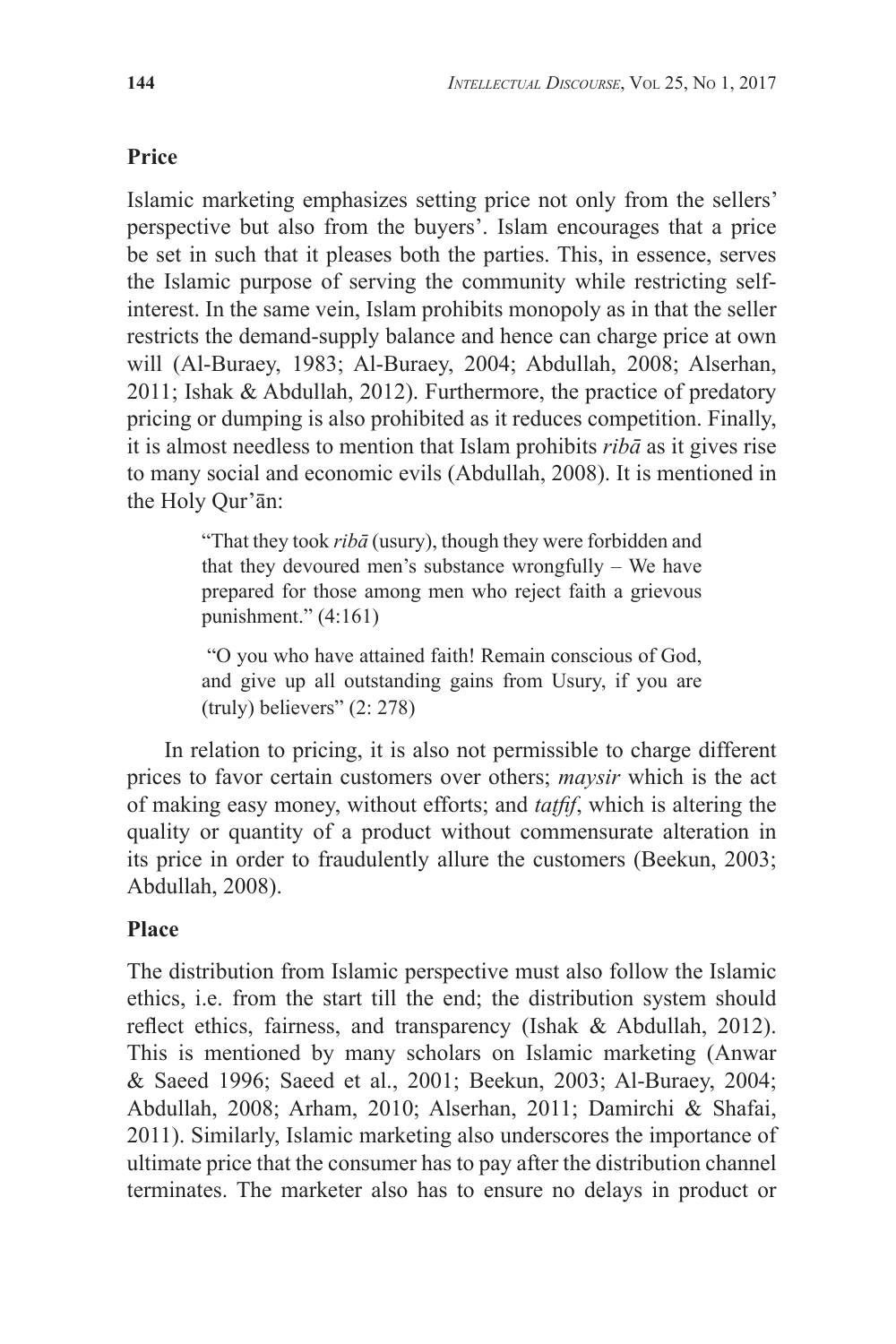service distribution due to lengthy distribution channels. Since Islamic ethics generally, and Islamic marketing specifically requires no harm to any element in the surroundings, the distribution under Islamic marketing also demands no environmental deterioration, in a similar way as the packaging should not harm the environment (Saeed et al., 2001).

Further, the distribution under Islamic marketing prohibits the marketers or distributors from hoarding in order to create artificial shortage. In a similar manner, slotting allowance is prohibited under Islamic marketing as it resembles bribery, which is explicitly forbidden in Islam. Finally, any practice within the distribution channel that creates unfair types of price discrimination are also prohibited (Abdullah, 2008).

### **Promotion**

Finally, and perhaps most noticeably, Islamic marketing is very different from the conventional approach to promotion (Abdullah & Ismail, 2011; Abuznaid, 2012). Irrespective of which element in promotional mix is in question, it has to follow the Islamic ethical principles (Luqmani et al., 1987; Anwar & Saeed, 1996; Rice, 1999; Al-Buraey, 2004; Abdullah, 2008; Akhter et al., 2011; Bari & Abbas, 2011; Mostafa, 2011). These ethical principles ask for truthfulness, justice, trust, sincerity, brotherhood, and knowledge (Hanafy & Salam, 1988) to be placed ahead of any action related to promotion. Honesty has been emphatically stressed upon Muslims many a times: "Oh ye who believe! Eat not up each other's property by unfair and dishonest means" (4:29).

It is for this reason that the underlying basis for all promotional activities are honesty and truthfulness. If there are any faults or weaknesses in the product, they must be told outright (Anwar & Saeed, 1996; Rice & Al-Mossawi, 2002; Al-Buraey, 2004; Hassan et al., 2008; Arham, 2010; Bari & Abbas, 2011; Damirchi & Shafai, 2011; Haque et al., 2011; Abuznaid, 2012; Behravan et al., 2012). This comes directly from the Sunnah of Prophet Muḥammad SAW, an avid trader he was, who had this self-imposed obligation to tell the faults or defects in the product he would sell (Kartajaya & Sula, 2006; Arham, 2010).

Then, several other commonly observed unethical practices in contemporary advertising are also strictly prohibited in Islamic means of promotion; for example exaggeration, deceit, promoting wasteful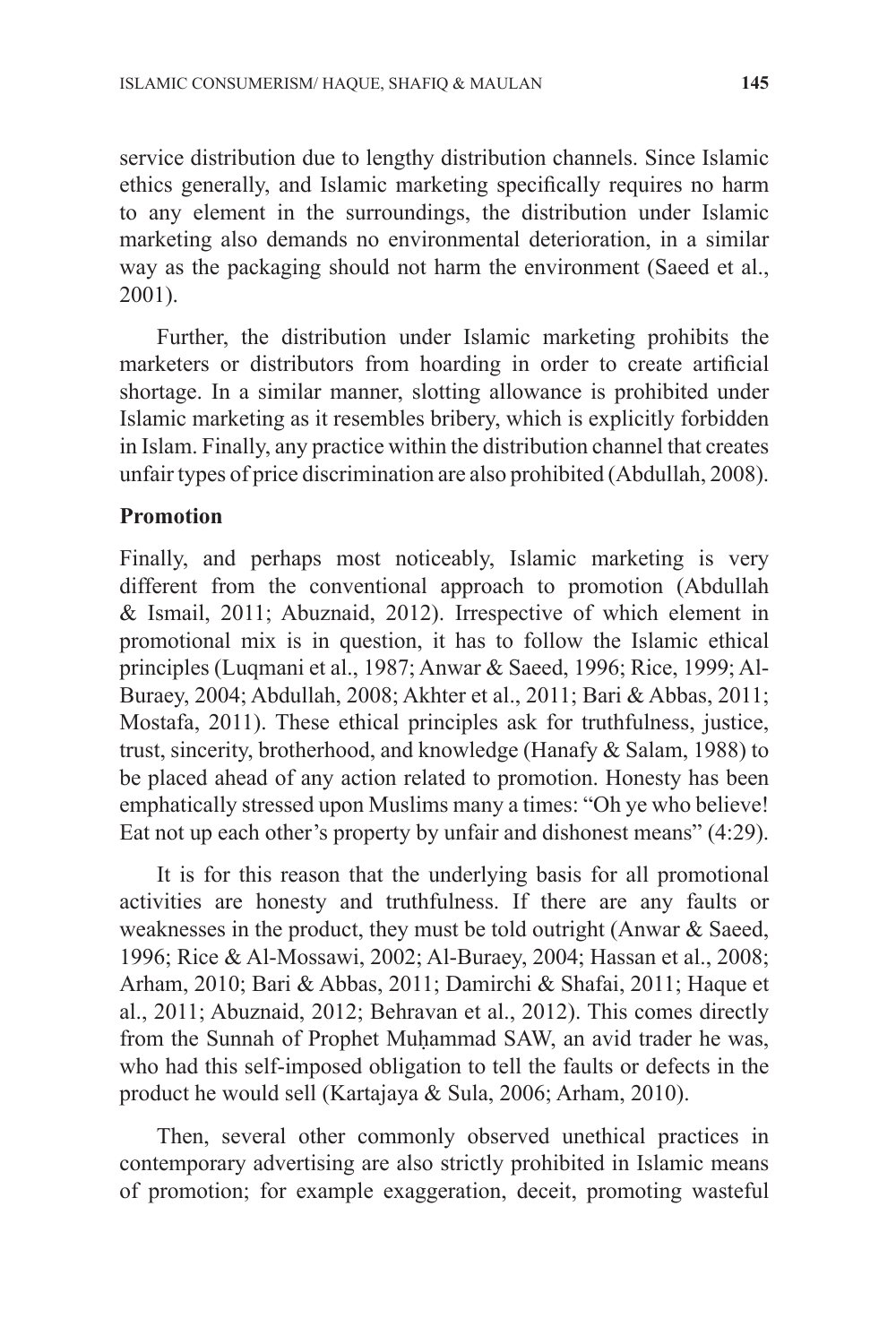practices, indecent behaviors, etc. (Luqmani et al., 1987; Anwar & Saeed, 1996; Saeed et al., 2001; Rice & Al-Mossawi, 2002; Al-Buraey, 2004; Hassan et al., 2008; Abdullah & Ahmad, 2010; Arham, 2010; Haque et al., 2010; Abdullah & Ismail, 2011; Bari & Abbas, 2011; Damirchi & Shafai, 2011; Hakim et al., 2011; Haque et al., 2011; Abuznaid, 2012; Behravan et al., 2012; Behboudi et al. 2013). This implies Islamic manner of promotion to be honest, trustworthy, portraying good character and family orientation, not exaggerating, containing *ḥalāl* and wholesome products, etc. (Waller  $& Fam 2000$ ). Similarly, the Prophet Muhamad SAW had warned: "Whoever bears arms against us is not one of us, and whoever cheats us is not one of us."

In addition, as against the prevalent practice, women should not be depicted as mere tools of promotion and used unnecessarily (Rice and Al-Mossawi, 2002; Hassan et al., 2008; Alserhan, 2011; Bari & Abbas, 2011; Hakim et al., 2011; Haque et al., 2011; Abuznaid, 2012; Behravan et al., 2012). Neither should any gender or race be ridiculed or stereotyped. These are the values explicitly mentioned in the Holy Qur'ān.

> "O believers, let not some men among you laugh at others; it might be that the (latter) are better than the (former); nor let some women laugh at others; it may be that the (latter) are better than the (former); nor defame not be sarcastic to each other; nor call each other by offensive nicknames; illseeming is a name connoting wickedness, and those who do not desist are (indeed) doing wrong" (*al-Ḥujrāt* 49: 11)

To conclude, the Islamic means of promotion are to assist in realtime the consumers for better decision making regarding the products by providing true and accurate information, without exaggeration or other unethical means.

#### **People**

It is imperative that Islamic or conventional marketer add people with conventional marketing mix to serve Muslims worldwide. People are the most important component of any services or experiences. Services are produced and consumed at the same time. Goods and other products also require personal selling to be sold. Personal selling is conventionally a promotional tool, but it can be extended to customer care, customer relationship, training customers to take some products and services,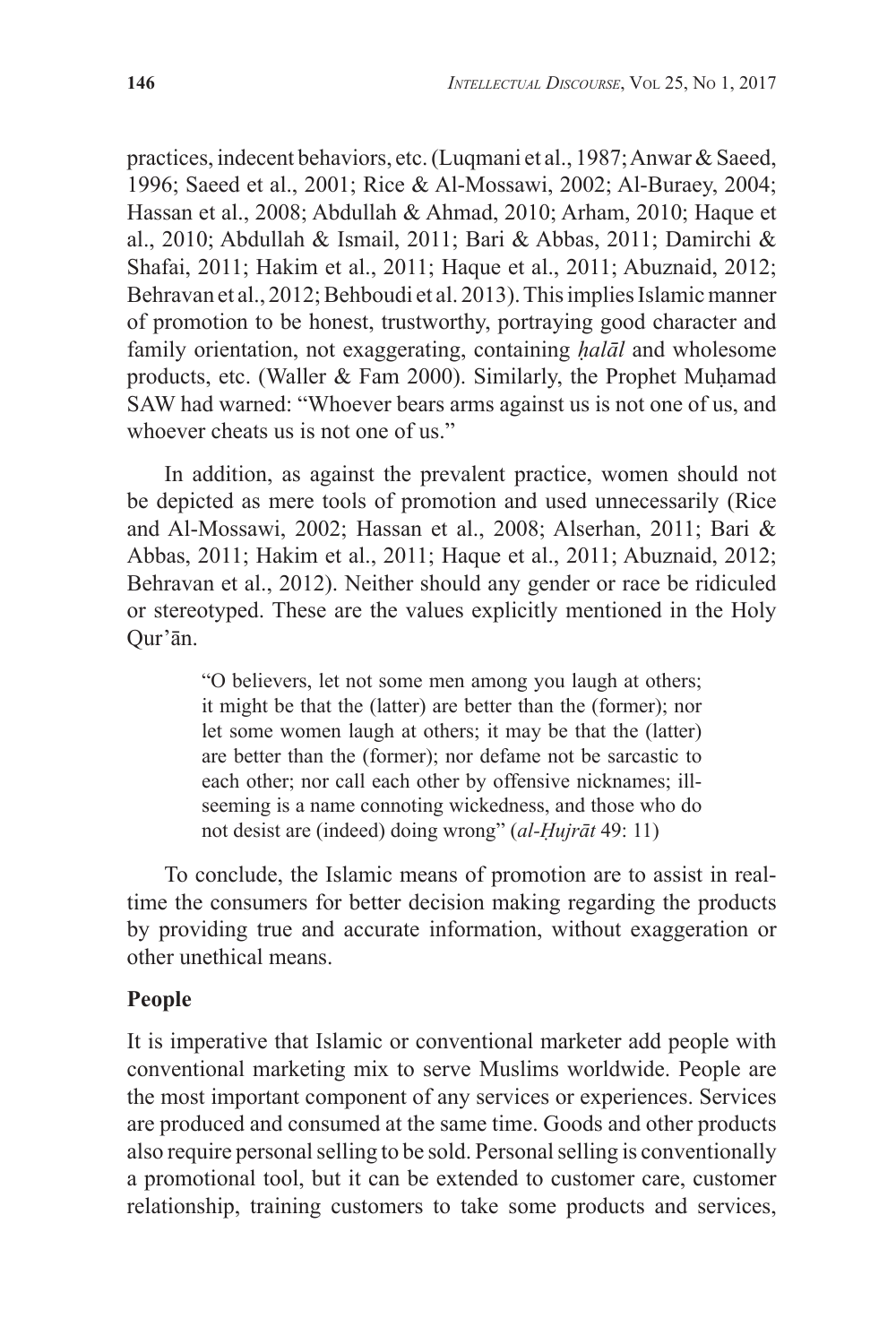and many other related issues with different stakeholders. People buy from people that they like; so attitude, skills and facial expression of all staff need to be Sharia-compliant. People role should be limited to those activities, it should also be extended to employers as people. Employers and employees must think of Allah, business, Sharia and stakeholders to build a human friendly productive system where injustice or inequity will never take place. First one of the following verse clearly mentions that people should believe in righteous job, which means that people of organizations should produce and distribute products and service right ways that meet needs and wants of and do not harm customers. The second verse also indicates that people have been given opportunities to meet the demands of people a manageable way, which means a sound exchange and transaction in the business process.

> "Verily as for those who believed and did righteous deeds, certainly we shall not make the reward of anyone who does his (righteous) deeds in the most perfect manner to be lost". (Al-Kahf verse 30)

> "It is He who has made the earth manageable for you, so traverse ye through tracts and enjoy of the sustenance which he furnishes: but unto him is the resurrection". (Al-Mulk 67:15)

#### **Conclusion**

In contemporary marketing, it has become imperative to inculcate ethics. This is necessary not only particularly in the Muslim world, but the overall marketing arena in general. The burden of responsibility lies in the hands of marketers on how they follow the Islamic ethical principles. It can be noted from the discussion above that the concepts of consumerism and marketing ethics that have long been trumpeted in contemporary world has long been advocated in Islam. In addition, reflexivity and self-critique to the development of knowledge is crucial in the domain of Islamic marketing (Jafari, 2012). Hence, it becomes even more convenient to follow these principles, especially by Muslims. It can be argued that after following these principles, the unethical practices in contemporary marketing can be curtailed in order to make marketing more humane.

An approach to Islamic marketing mix development based on Islamic principles and consumerism was not yet properly advanced with what Islam really says to marketers to do. To develop this approach,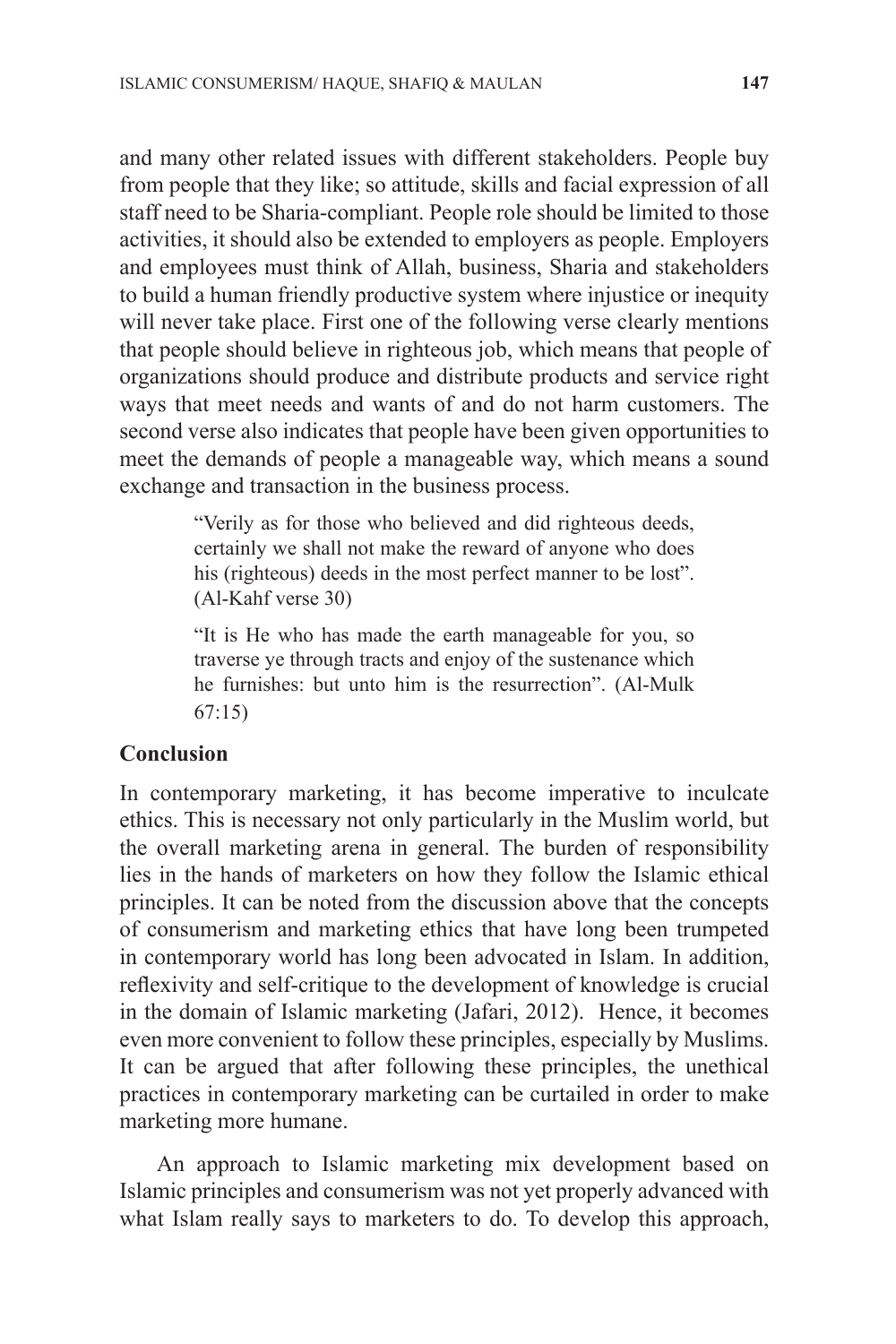Quranic codes, Sunnah, and Fiqh are necessarily to be studied to discover Islamic principles of consumers' rights and Marketing mix so that marketing managers can be enticed to develop such a marketing mix that consumers and different concerned stakeholders consider to be a super idol of human consumption.

#### **References**

- Abdullah, K. (2008). *Marketing mix from an Islamic perspective*. Kuala Lumpur, Malaysia: Pearson Prentice-Hall.
- Abdullah, K., & Ahmad, M. I. (2010). Compliance to Islamic marketing practices among businesses in Malaysia. *Journal of Islamic Marketing*, *1*(3), 286-297.
- Abdullah, K., & Ismail, Y. (2011). Malaysian consumers' experience with deceptive marketing practices of sellers - An Islamic perspective. In O. M. Zain (Ed.), *Readings in marketing: An Islamic perspective* (pp. 247-275). Kuala Lumpur, Malaysia: IIUM Press.
- Abuznaid, S. (2012). Islamic Marketing: Addressing the Muslim market. *An-Najah University Journal of Research (Humanities)*, *26*(6), 1473-1503.
- Ahmad, N., Iqbal, N., & Javed, K. (2014, January). Impact of Islamic fashion marketing on Islamic marketing: "A case study of Pakistani women". *Kuwait Chapter of Arabian Journal of Business and Management Review*, *3*(5), 66-72.
- Akhter, W., Abbasi, A. S., & Umar, S. (2011). Ethical issues in Advertising in Pakistan: An Islamic perspective. *World Applied Sciences Journal*, *13*(3), 444-452.
- Al Fārūqī, I. R. (2000). *Al Tawhīd: Its implications for thought and life* (Vol. Issues in Islamic Thought: 4). Herndon, Virginia, USA: International Institute of Islamic Thought, U.S.A.
- Al-Buraey, M. A. (2004). Marketing mix management from an Islamic perspective: Some insights. J*ournal of International Marketing and Marketing Research*, *29*(31), 1-23.
- Alserhan, B. A. (2011). *The principles of Islamic marketing*. Surrey, England: Gower Publishing Limited.
- Alserhan, B. A., & Alserhan, Z. A. (2012). Researching Muslim consumers: do they represent the fourth-billion consumer segment? *Journal of Islamic Marketing*, *3*(2), 121-138.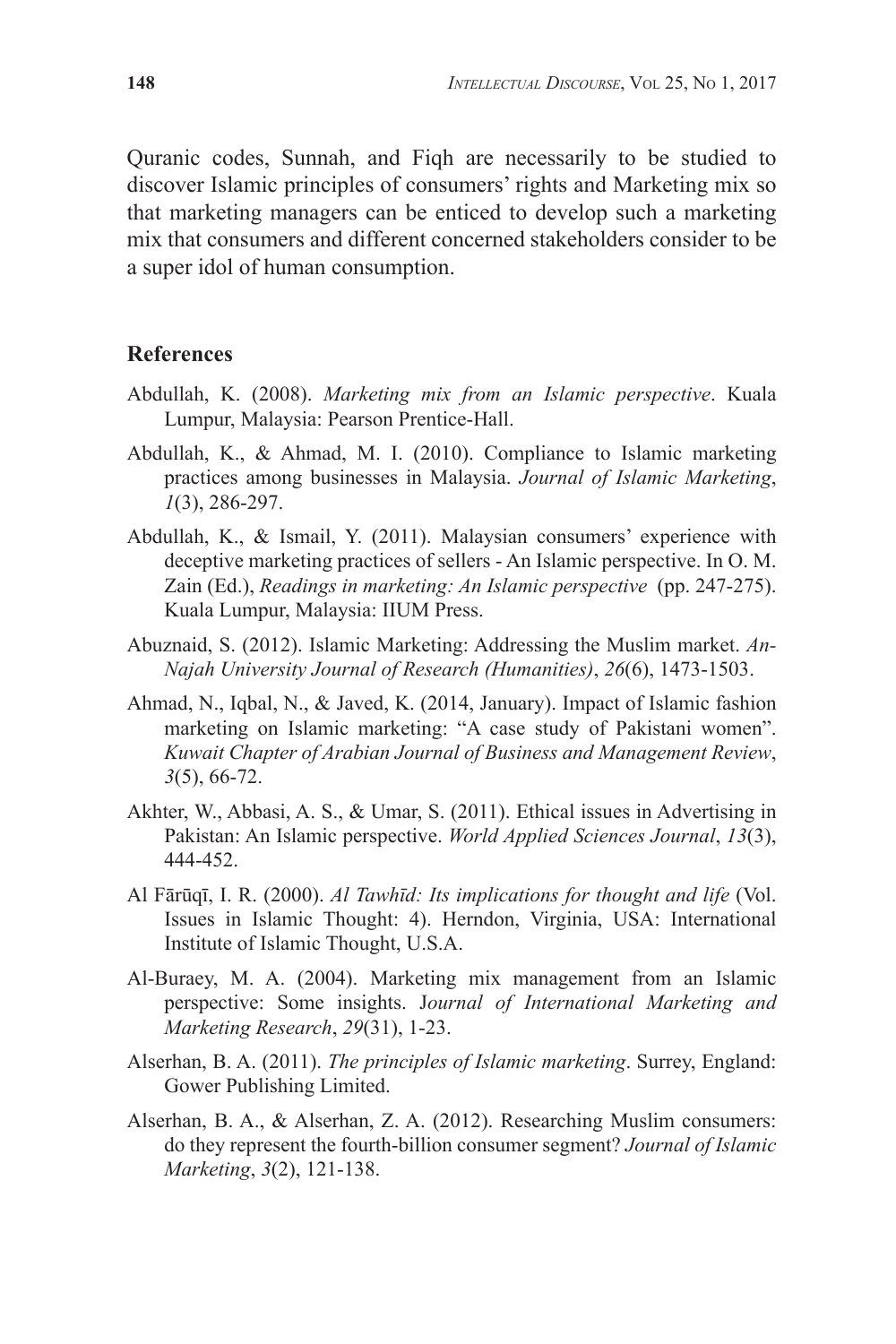- Andrew Kohut. (2011). *The future of the global Muslim population*. (T. Miller, Ed.) Retrieved from Pew Research Religion & Public Life Project: http://www.pewforum.org/2011/01/27/the-future-of-the-global-muslimpopulation/
- Anwar, M., & Saeed, M. (1996). Promotional tools of marketing: An Islamic perspective. *Intellectual Discourse. 4*, pp. 15-30. Kuala Lumpur: International Islamic University Malaysia.
- Arham, M. (2010). Islamic perspectives on marketing. *Journal of Islamic Marketing, 1*(2), 149-164.
- Arham, M. (2011). Product philosophy in Islamic marketing. In O. M. Zain (Ed.), *Readings in marketing: An Islamic perspective* (pp. 119-135). Kuala Lumpur, Malaysia: IIUM Press.
- Bari, A., & Abbas, R. Z. (2011). Advertisement & Islam: A Muslim world perspective. *Australian Journal of Business and Management Research, 1*(6), 152-157.
- Beekun, R. I. (2003). *Islamic business ethics*. New Delhi, India: Goodword Books Pvt. Ltd.
- Behboudi, M., Vazifehdoust, H., Najafi, K., & Najafi, M. (2013). Using rational and emotional appeals in online advertisements for Muslim customers. J*ournal of Islamic Marketing, 5*(1), 97-124.
- Behravan, N., Jamalzadeh, M., & Masoudi, R. (2012). A review study of developing an advertising strategy for westerner's companies among middle east countries: The Islamic perspective. *Information Management and Business Review, 4*(3), 107-113.
- Brownlie, D., & Saren, M. (1992). The four Ps of the marketing concept: Prescriptive, polemical, permanent and problematical. *European Journal of Marketing, 26*(4), 34-47.
- Damirchi, G. V., & Shafai, J. (2011). A guideline to Islamic marketing mix. *Interdisciplinary Journal of Contemporary Research in Business, 3*(3), 1339-1347.
- De Run, E. C., & Ming, L. W. (2011). Will those targeted pay more? The issue of Halal Logo. In O. M. Zain (Ed.), *Readings in marketing: An Islamic perspective* (pp. 161-173). Kuala Lumpur, Malaysia: IIUM Press.
- De Run, E. C., Butt, M. M., Fam, K.-S., & Jong, H. Y. (2010). Attitudes towards offensive advertising: Malaysian Muslims' views. *Journal of Islamic Marketing, 1*(1), 25-36.
- Fam, K. S., & Waller, D. S. (2003). Advertising controversial products in the Asia Pacific: What makes them offensive? *Journal of Business Ethics, 48*(3), 237-250.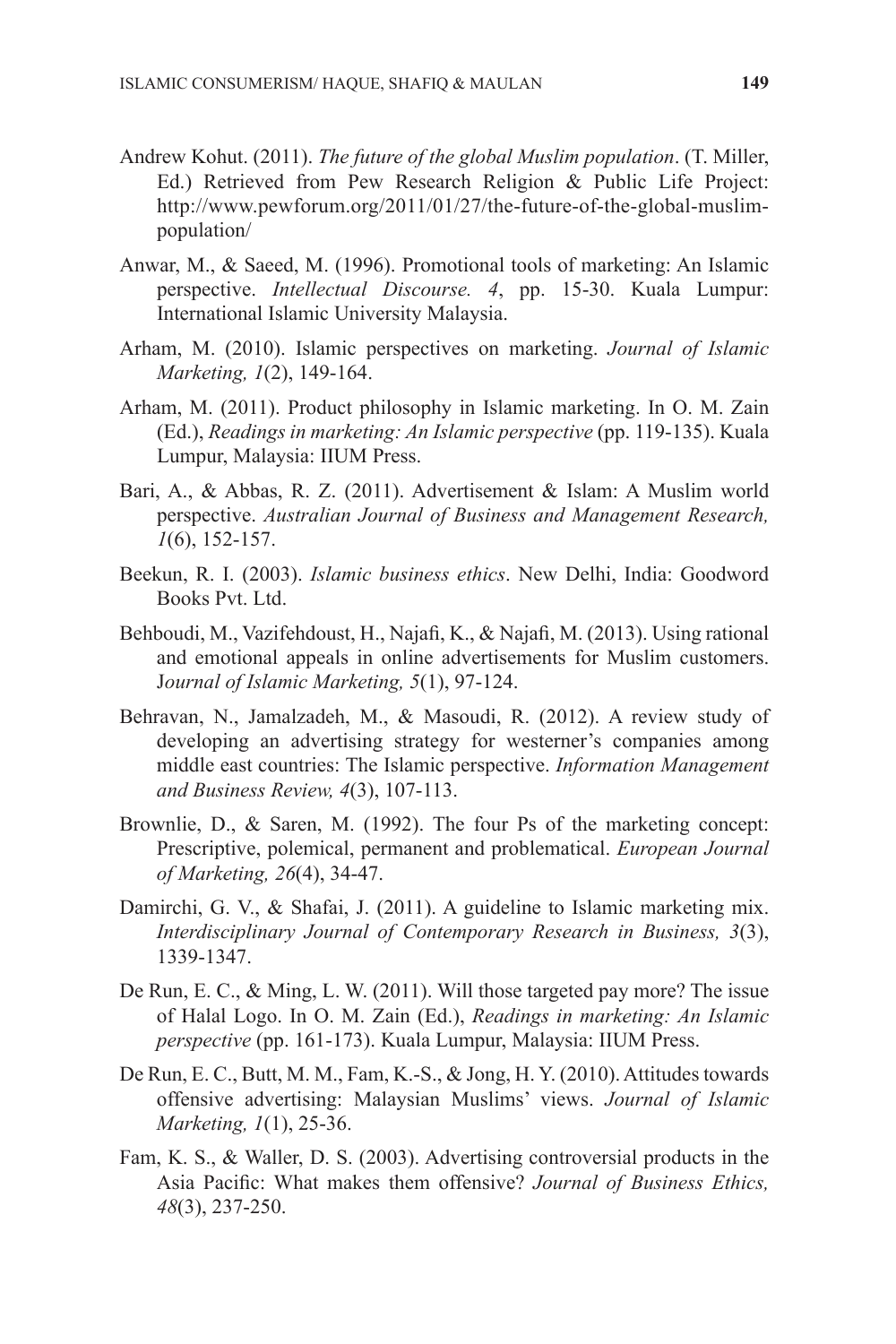- Fam, K. S., Waller, D. S., & Erdogan, B. Z. (2002a). Islamic faith and attitudes towards the advertising of controversial products. *ANZMAC*, (pp. 491- 497).
- Fam, K. S., Waller, D. S., & Erdogan, B. Z. (2004b). The influence of religion on attitudes towards the advertising of controversial products. *European Journal of Marketing, 38*(5/6), 537-555.
- Gilbert, D. (1999). *Retail marketing management*. Harlow: Prentice Hall.
- Haque, A., Ahmed, K., & Jahan, S. I. (2010). Shariah observation: Advertising practices of Bank Muamalat in Malaysia. *Journal of Islamic Marketing*, *1*(1), 70-77.
- Haque, A., Rahman, S., & Ahmed, M. I. (2011a). Advertising practices of Islamic banks in Malaysia: An empirical assessment under Islamic observation. In O. M. Zain (Ed.), *Readings in marketing: An Islamic perspective* (pp. 277-308). Kuala Lumpur, Malaysia: IIUM Press.
- Hasanuzzaman, S. M. (2003). *Islam and business Ethics*. London, UK: Institute of Islamic Banking and Insurance.
- Hassan, A., Chachi, A., & Latiff, S. A. (2008). Islamic marketing ethics and its impact on customer satisfaction in the Islamic Banking industry. *Journal of King Abdul Aziz University: Islamic Economics, 21*(1), 23-40.
- Ibn Ashur. (2006). *Treatise on maqasid al-Shari'ah*. (M. T. El-Mesawi, Trans.) London: The International Institute of Islamic Thought.
- Jafari, A. (2012). Islamic marketing: Insights from a critical perspective. *Journal of Islamic Marketing, 3*(1), 22-34.
- Jones, P., Hillier, D., Comfort, D., & Eastwood, I. (2005). Sustainable retailing and consumerism. *Management Research News, 28*(1), 34-44.
- Kartajaya, H., & Sula, M. S. (2006). *Sharia marketing: Business principles based on Islamic values*. Jakarta, Indonesia: MarkPlus & Co.
- Kotler, P., Armstrong, G., Saunders, J., & Wong, V. (1999). *Principles of marketing*. New Jersey: Prentice Hall.
- Luqmani, M., Yavas, U., & Quraeshi, Z. (1987). Advertising in Saudi Arabia: Content and regulation. *International Marketing Review, 6*(1), 59-72.
- Mahmood, Z. (2011). Halal product marketing in Malaysia: Study on the essential of Halal certification. In O. M. Zain (Ed.), *Readings in marketing: An Islamic perspective* (pp. 137-159). Kuala Lumpur, Malaysia: IIUM Press.
- Mahmood, Z. (2011). Halal product marketing in Malaysia: Study on the essential of Halal certification. In O. M. Zain (Ed.), *Readings in marketing:*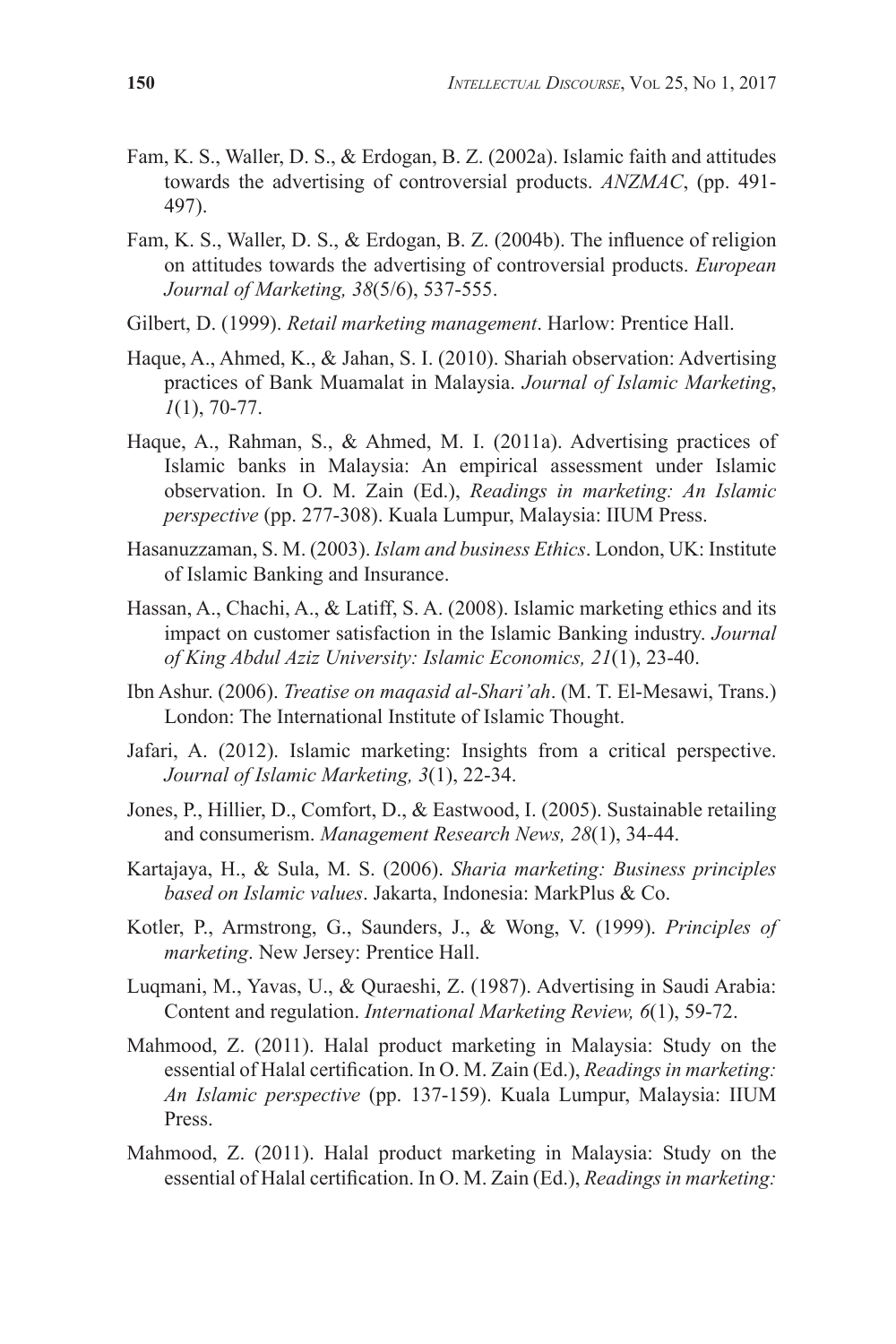*An Islamic perspective (pp. 137-159)*. Kuala Lumpur, Selangor, Malaysia: IIUM Press.

- Md. Ilyas, Q. S. (1992). Dimensions of Muslim religiosity: Measurement considerations. In Z. A. Ansari (Ed.), *Quranic concepts of human psyche* (Islamization of Knowledge - 11<sup>th</sup> ed., pp. 99-114). Islamabad, Pakistan: International Institute of Islamic Thought, Islamabad and Institute of Islamic Culture, Lahore.
- Mirchevska, T. P., & Markova, S. (2011). Emergence of the social consumer - The impact of personalisation, localization and social collaboration on consumerism. *Annals of the University of Petrosani, Economics, 11*(3), 229-236.
- Mostafa, M. M. (2011). An investigation of Egyptian consumers' attitudes towards ethical issues in advertising. *Journal of Promotion Management, 17*(1), 42-60.
- Qureshi, Z. A., Luqmani, M., Schlutz, R., & Zain, O. M. (2011). Conscientious marketing: Setting foundations in making a difference in people's lives. In O. M. Zain (Ed.), *Readings in marketing: An Islamic perspective* (pp. 2-29). Kuala Lumpur, Malaysia: IIUM Press.
- Riaz, M. N. (1992). Individual and society in the Qur'ān. In Z. A. Ansari (Ed.), *Quranic concepts of human psyche* (Vol. II, pp. 69-86). Islamabad, Pakistan: International Institute of Islamic Thought, Islamabad.
- Rice, G. (1999). Islamic ethics and the implications for business. *Journal of Business Ethics*, 18, 345-358.
- Rice, G., & Al-Mossawi, M. (2002). The implications of Islam for advertising messages: The middle eastern context. *Journal of Euromarketing, 11*(3), 71-96.
- Saeed, M., Ahmed, Z. U., & Mukhtar, S. M. (2001). International marketing ethics from an Islamic perspective: A value-maximization approach. *Journal of Business Ethics, 32*, 127-142.
- Sallam, H., & Hanafy, A. A. (1988). Employee and employer: Islamic perception. *Seminar on Islamic principles of organizational behavior*. Herndon, VA: International Institute of Islamic Thought.
- Sandikci, Ö. (2011). Researching Islamic marketing: Past and future perspectives. *Journal of Islamic Marketing, 2*(3), 246-258.
- Sandikci, O., & Ger, G. (2011a). Islam, consumption and marketing: Going beyond the essentialist approaches. In O. Sandikci, G. Rice, & E. Elgar (Eds.), *The handbook of Islamic marketing*.